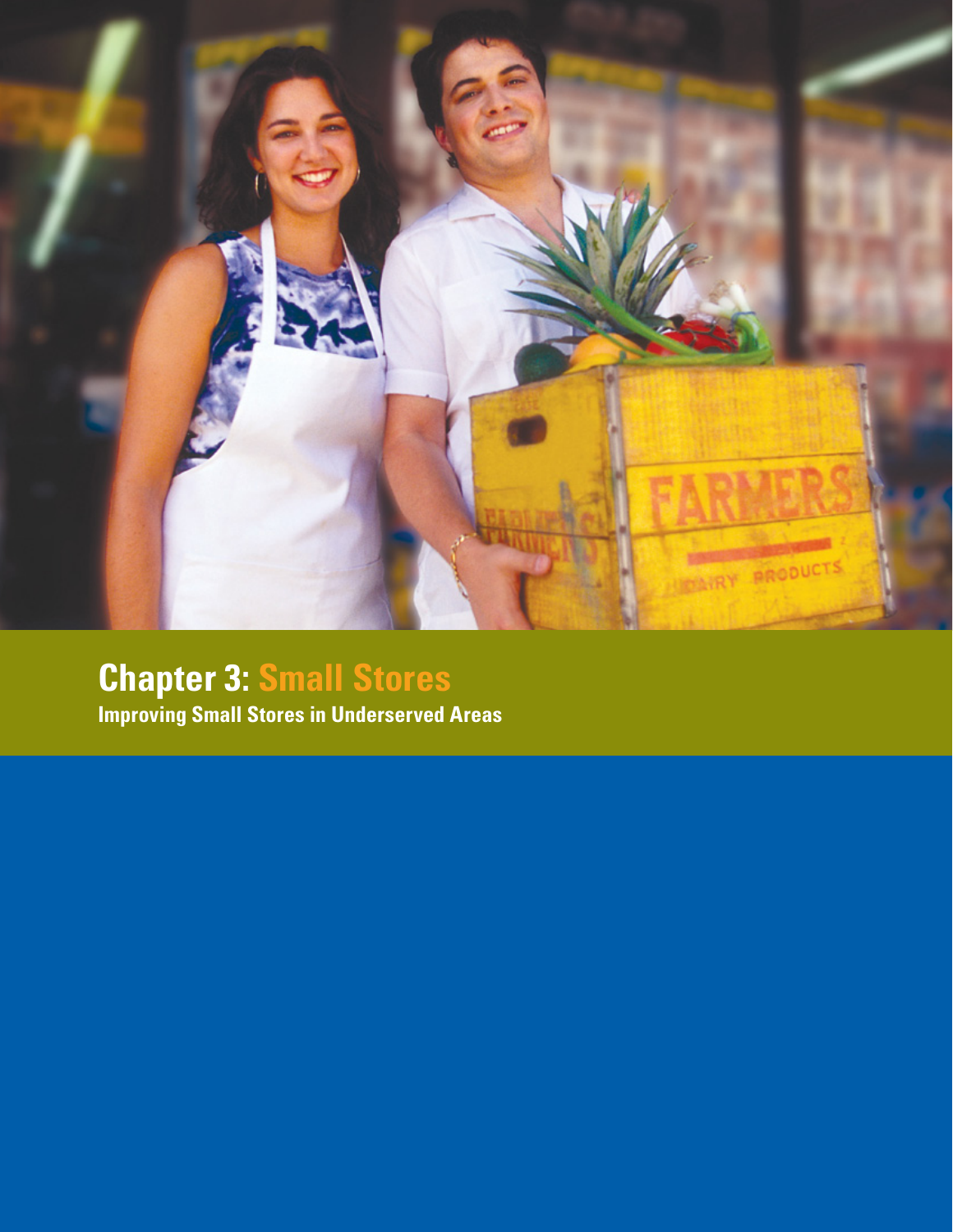## General Strategy Overview

#### **This chapter discusses the public health role in improving small stores in underserved areas to increase the accessibility and promotion of healthier foods.**

Poor rural and urban areas often lack supermarket access,<sup>4,54,55</sup> and residents of these areas must rely primarily on small stores for their food purchases. Small stores tend to stock items that have long shelf lives and are in high demand, such as pre-packaged processed foods, sodas, snacks, and alcohol, and they are generally more costly because of higher wholesale prices or lower volume of sales.<sup>5</sup> In addition, small stores may dedicate less space to fruits and vegetables and may stock fewer varieties of fresh produce than supermarkets.

Initiatives that encourage small stores to offer high quality and affordable healthier foods and beverages (as encouraged by the *Dietary Guidelines for Americans, 2010*) can be used to improve access to healthier foods for community residents without a full service grocery store. These initiatives to create healthier small stores are usually implemented faster and at lower cost than development of new stores or supermarkets.<sup>56</sup> They can involve activities such as making physical alterations to the store to increase stocking of healthier foods, marketing of healthier foods and beverages, providing technical assistance to store owners, or supporting stores owners around nutrition assistance benefit programs.



### **What are Healthier Small Stores?**

Small independent or chain stores include corner stores, convenience stores, tiendas, bodegas, drug stores or pharmacies, general stores, dollar stores, small markets, small groceries, and gas stations. They are typically less than 5,000 square feet and many stock liquor, cigarettes, and snack foods, rather than produce and other healthier foods and beverages.5

Small stores are considered to be healthier small stores when they stock a variety of high quality and affordable healthier foods and beverages that are within the recommendations of the *Dietary Guidelines for Americans, 2010*. Healthier foods include fruits, vegetables, whole grains, fat-free and low-fat dairy products, seafood, and foods with less sodium (salt), saturated fats, trans fats, cholesterol, added sugars, and refined grains. Healthier beverages include fatfree or low-fat milk and milk products, fortified soy beverages and other lactose-free products, 100% juice, and water. These stores are committed to maintaining space for healthier food items and many also promote healthier foods over other options available for sale.<sup>57</sup>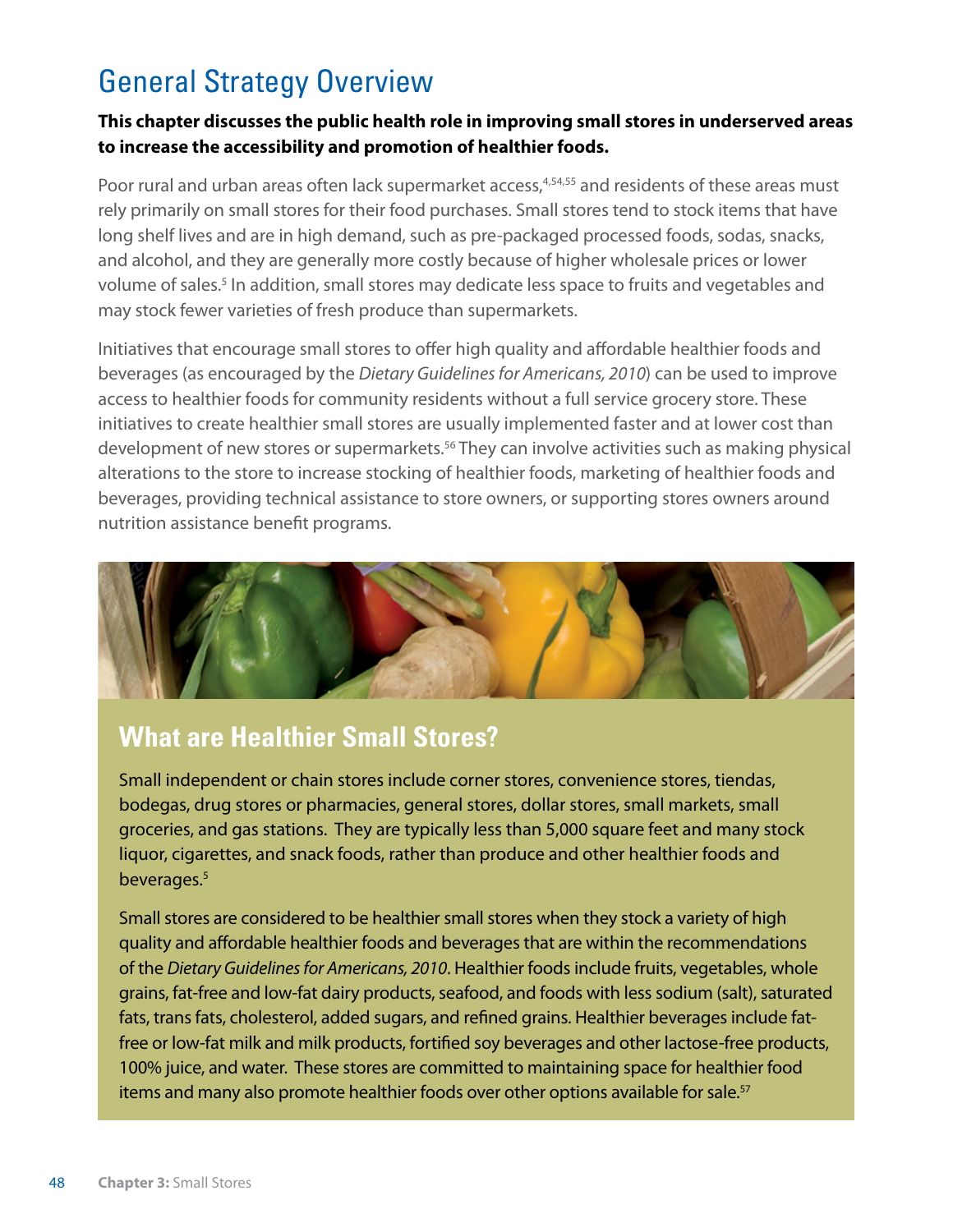#### **Physical Improvements for Access to Healthier Foods**

To help small store owners increase the availability and purchase of healthier foods and beverages, it is often necessary to make physical improvements to the interior and exterior environment of the store. Interior improvements can allow for stocking and selling healthier food products, such as display shelving, refrigeration and freezers, dry food storage, and heating and cooling equipment needed for food samples or prepared foods such as salads or sandwiches. Exterior improvements include repairing, remodeling, or restoring storefront areas to make them more attractive.

#### **Promotion and Marketing of Healthier Foods**

Small store interventions often include the marketing and promotion of healthier foods.58 Interventions can include adding shelf labeling or other point-of-purchase prompts to guide customers to healthier choices, advertising healthier foods, having lower price points for healthier items, or placing healthier options at eye level or in check out areas or other prominent places so they will be more likely to be selected for purchase. These activities may be part of a broader marketing strategy that involves product, placement, pricing, and promotion – the "four P's" of marketing.39 For more information, see the call out box on Marketing and Promotion in Grocery Stores in the Grocery Stores chapter.

#### **Accepting Nutrition Assistance Program Benefits in Small Stores**

When small stores in underserved areas have healthier food options available, acceptance of nutrition assistance program benefits, like the Special Supplemental Nutrition Program for Women, Infants, and Children (WIC) and

the Supplemental Nutrition Assistance Program (SNAP), help low-income families afford the healthier food. In addition, many store owners may be interested in offering healthier food options as a way to become approved vendors for the nutrition assistance programs. See the call out box Federal Nutrition Assistance Program Benefits in Small Stores for a description of WIC and SNAP.

In 2009, the United States Department of Agriculture (USDA) implemented changes to the WIC food package that brought a wider range of healthier foods to WIC clients. The allowable food package now includes fruits, vegetables, and whole grain cereals and breads, as well as optional food substitution policies, such as substituting soy beverages and tofu for milk.<sup>59,60</sup> WIC programs are administered by a state agency, such as the state health department, which may have additional stocking requirements in order for a store to participate as a WIC-certified vendor.<sup>61</sup>

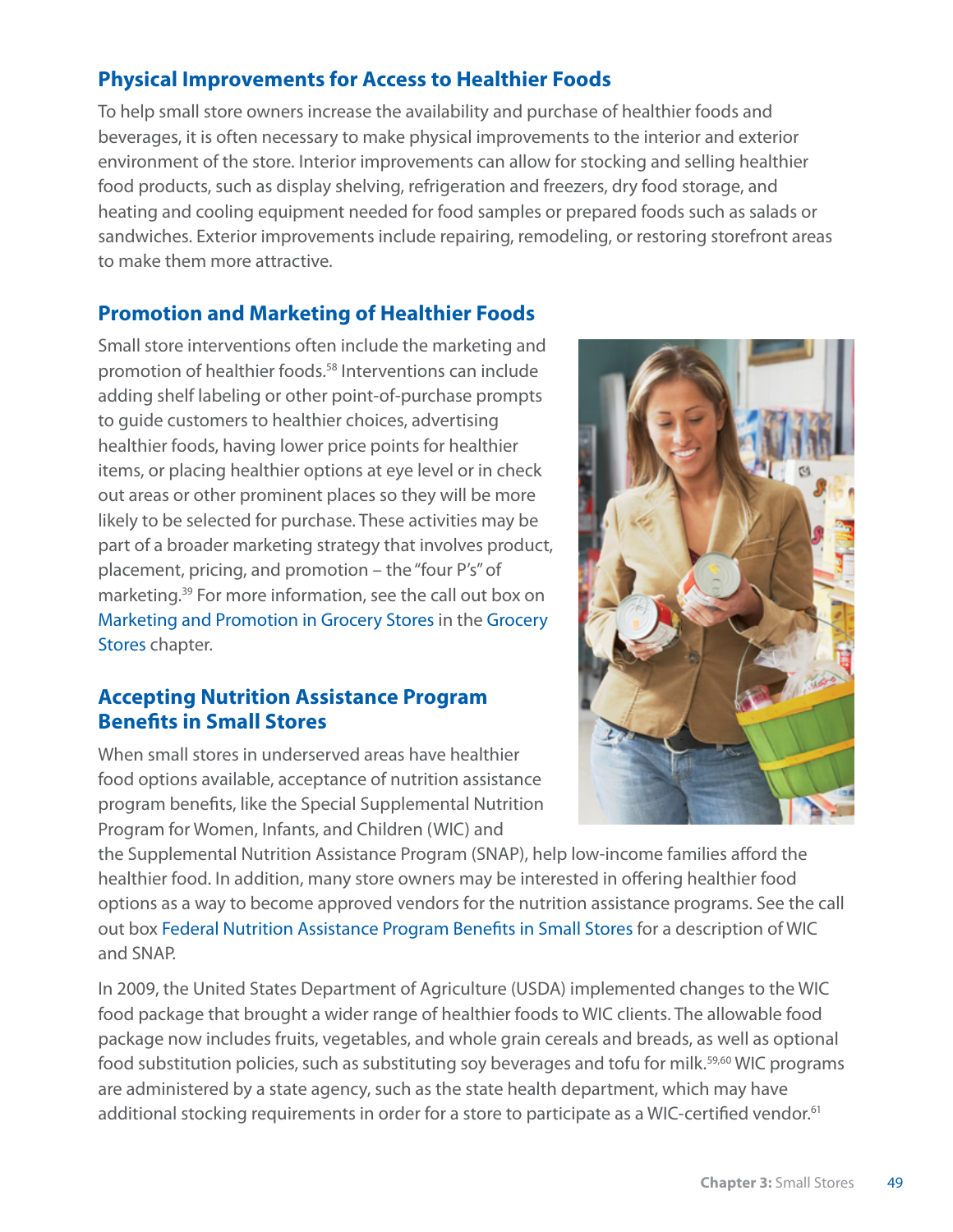### **Federal Nutrition Assistance Program Benefits in Small Stores**

Small stores can be approved vendors for federal nutrition assistance programs funded and administered through the United States Deparment of Agriculture (USDA), Food and Nutrition Service (FNS).

**Supplemental Nutrition Assistance Program (SNAP).** This program, previously known as Food Stamps, helps low-income families and individuals purchase food, including healthier items. Consumers receive SNAP benefits through their designated state agency in the form of Electronic Benefits Transfer (EBT) cards, which are much like bank debit cards. Cards can be used at any authorized FNS SNAP retailer. More information is available at [http://www.](http://www.fns.usda.gov/snap) [fns.usda.gov/snap](http://www.fns.usda.gov/snap)/.

**The Special Supplemental Nutrition Program for Women, Infants, and Children (WIC).**  WIC benefits provide healthier food options to pregnant, postpartum, and breastfeeding women and to children up to age five who are considered at "nutritional risk." Consumers receive benefits through their state, which are redeemable at any authorized WIC retailer. They use vouchers, checks, or EBT cards (depending on the state) to purchase approved foods. WIC Cash Value Vouchers (CVVs) are issued as part of standard WIC benefits specifically for the purchase of fruits and vegetables. More information is available at [http://](http://www.fns.usda.gov/wic) [www.fns.usda.gov/wic](http://www.fns.usda.gov/wic)/.

### Working with Partners and Leveraging Resources

As a public health practitioner, you can work directly with partners to address issues that pertain to small stores. The Partnerships, Assessment, and Evaluation chapter has detailed information on partnering for healthier food retail initiatives. Additionally, there are a variety of potential partners that you can include to improve small stores in your state or region. You may want to include representatives of:

#### **Small Stores and their Representatives**

- State or local small grocer, corner store, and bodega associations.
- Small grocers, corner stores, bodegas, and ethnic markets.
- **Corporate offices of convenience or other small store chains.**

#### **Agriculture Offices**

- Cooperative extension agencies.
- USDA's Office of Rural Development state offices.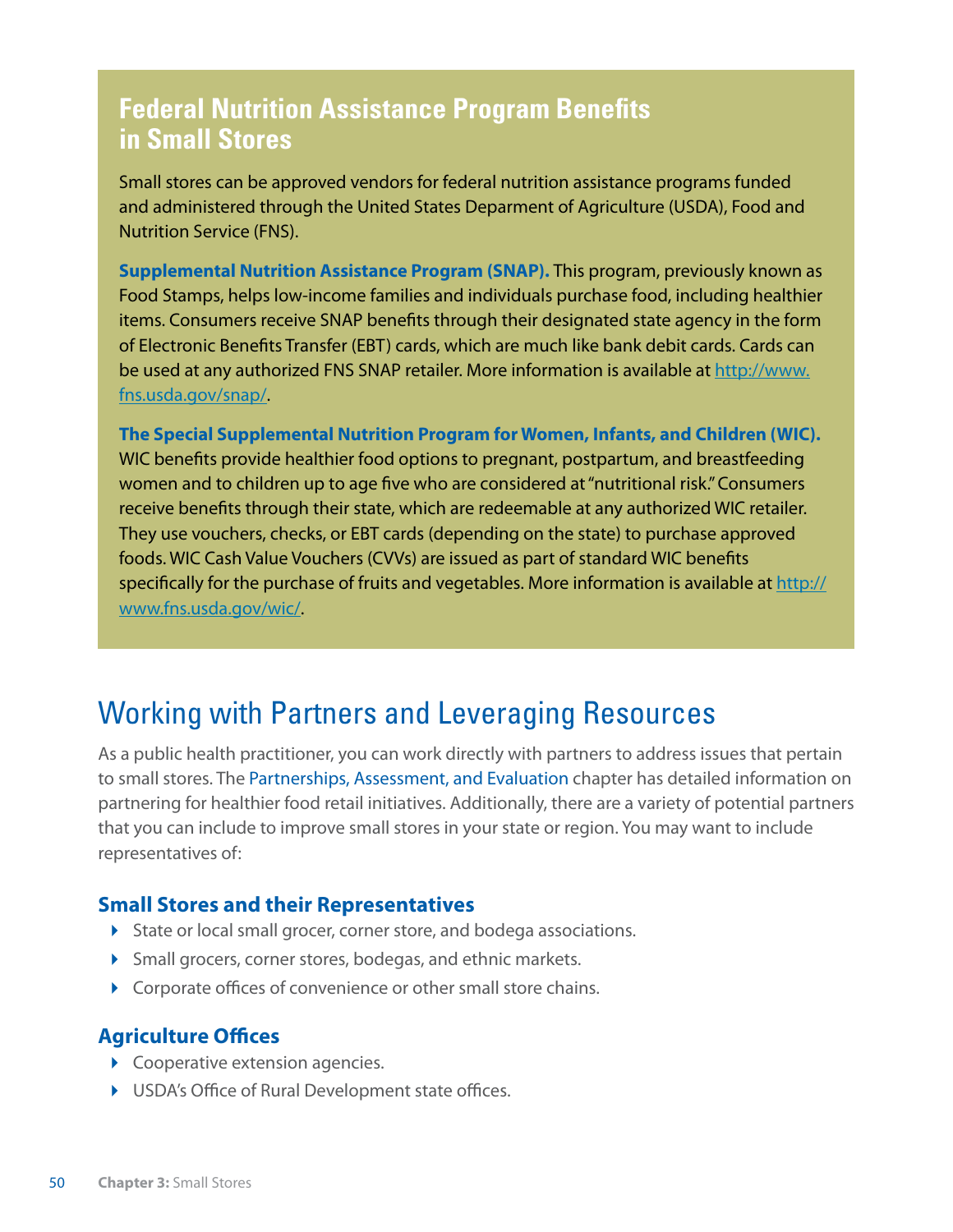#### **Nutrition and Food Access Groups**

- USDA's Food and Nutrition Service (FNS) regional offices.
- Federal nutrition assistance programs at the state-level administering agency.

#### **Planning and Development Groups**

- Community planning and development departments.
- Planning groups that are involved in new urbanism and that have an interest in sustainable development in urban areas.
- Urban and rural cultural organizations committed to preserving retail characteristics in certain geographic areas, such as the rural country store or the urban bodega.

#### **Community Groups**

- $\triangleright$  Schools or youth groups.
- Hospitals, health management organizations, or clinics.
- Other community-based and community-driven organizations, including neighborhood associations, community centers, and faith-based organizations.

### Action Items

As a public health practitioner, you can do the following to work with partners and leverage resources:

- **If Identify regions or communities that would benefit the most** from a small store initiative and share findings of your assessment with other partners and stakeholders. Refer to the Partnerships, Assessment, and Evaluation chapter for additional information on assessment.
- **M** Educate partners about initiatives that support small store improvements across your state. For example, some states have designated special programming and financing to address issues related to improving food and beverage options in small stores.<sup>38</sup>

**M** Convene or consult with state level administrators of WIC to explore the possibility for expansion of this program into more small stores. Interest or ability may vary from state to state due to caps on state allocations and reimbursements for nutrition benefits.

- **Facilitate peer-to-peer networking events** to develop or strengthen collaboration with small store networks or associations. Small store owners who have successfully incorporated healthier foods and beverages into their stores can become skilled peer-to-peer trainers because they understand common concerns and can share how they have overcome challenges.
- **M** Regularly update partners and stakeholders on the progress of small store improvement activities across the state or region.
- **M** Get community members and partners directly involved in training, technical assistance,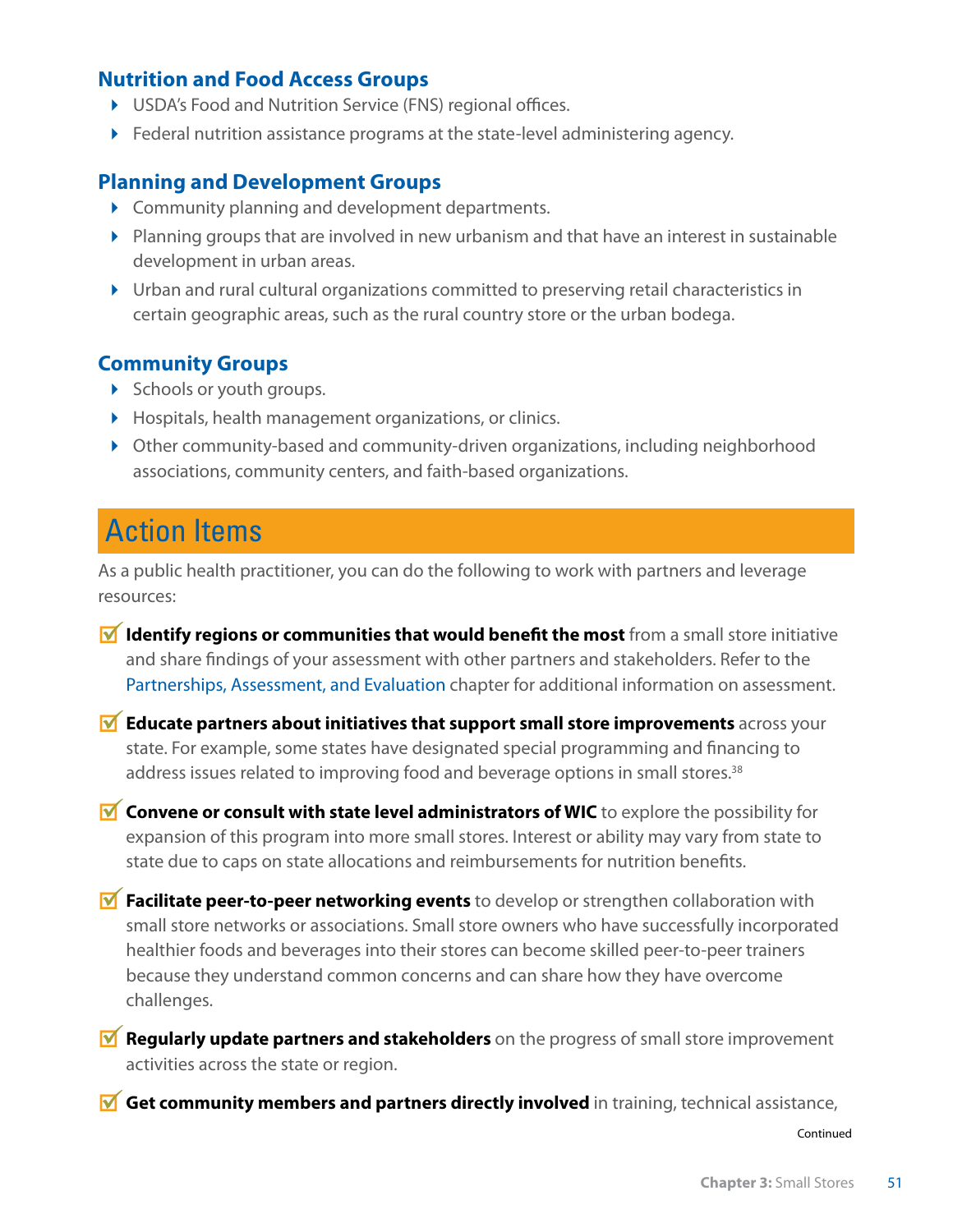or other events and activities. For example, invite a partner to host or participate in a store "reopening" or an in-store promotional event for healthier foods and beverages.

**Partner with schools or school districts to support healthier small stores** surrounding schools and to address concerns about students purchasing food of low nutritional value on their way to and from school. For example, the Food Trust developed the Snackin' Fresh program after finding that corner store purchases among school children before and after school of chips, candy, and sugar-sweetened beverages were frequently purchased and contributed about 350 kilocalories per purchase to their energy intake.<sup>62</sup> This program works with schools, youth, and corner stores in Philadelphia to bring healthier snacks to neighborhoods. More information available at [http://thefoodtrust.org/snackinfresh/about.](http://thefoodtrust.org/snackinfresh/about.php) [php](http://thefoodtrust.org/snackinfresh/about.php).

**M** Facilitate connections with partners and funders to help owners of small stores with healthier food options purchase or lease Electronic Benefits Transfer (EBT) machines or other needed equipment.

### **Small Stores in Action: Partnerships in the Healthy Corner Store Initiative in Providence, Rhode Island**

Led by the Environmental Justice League of Rhode Island (EJLRI), the Healthy Corner Store Initiative (HCSI) is a shared effort with multiple partners working together toward the goal of improving residents' health by adding healthier options and variety to the food available at small markets, primarily in Providence and Pawtucket, RI. Partners have included: Kids First Rhode Island, Ready to Learn Providence, D'Abate Elementary School, the City of Providence Healthy Communities Office, and the Rhode Island Department of Health.

The HCSI developed out of EJLRI's summer youth environmental program, the Community Environmental College (CEC), in 2009. In the first year, storeowners in South Providence were asked to participate in the program and two storeowners committed to participation, with a third storeowner in Pawtucket, RI approaching the HCSI to work with her store later in 2010. In its second year the program expanded to additional stores in Providence's Olneyville and West End neighborhoods.

EJLRI's youth leaders kicked off the initiative with a special Healthy Corner Store Iron Chef Competition in May 2010. With input and collaboration from partners, store makeover plans and materials were created and new products were purchased through community partners, including the Urban Greens Food Co-op and Confreda Farms in the program's first year and through Roch's Produce and Vistar in the program's second year, which had a special focus on healthy snacks for kids. Since engaging stores one-on-one in 2010 and 2011 and evaluating the success and challenges of each store intervention, EJLRI and partners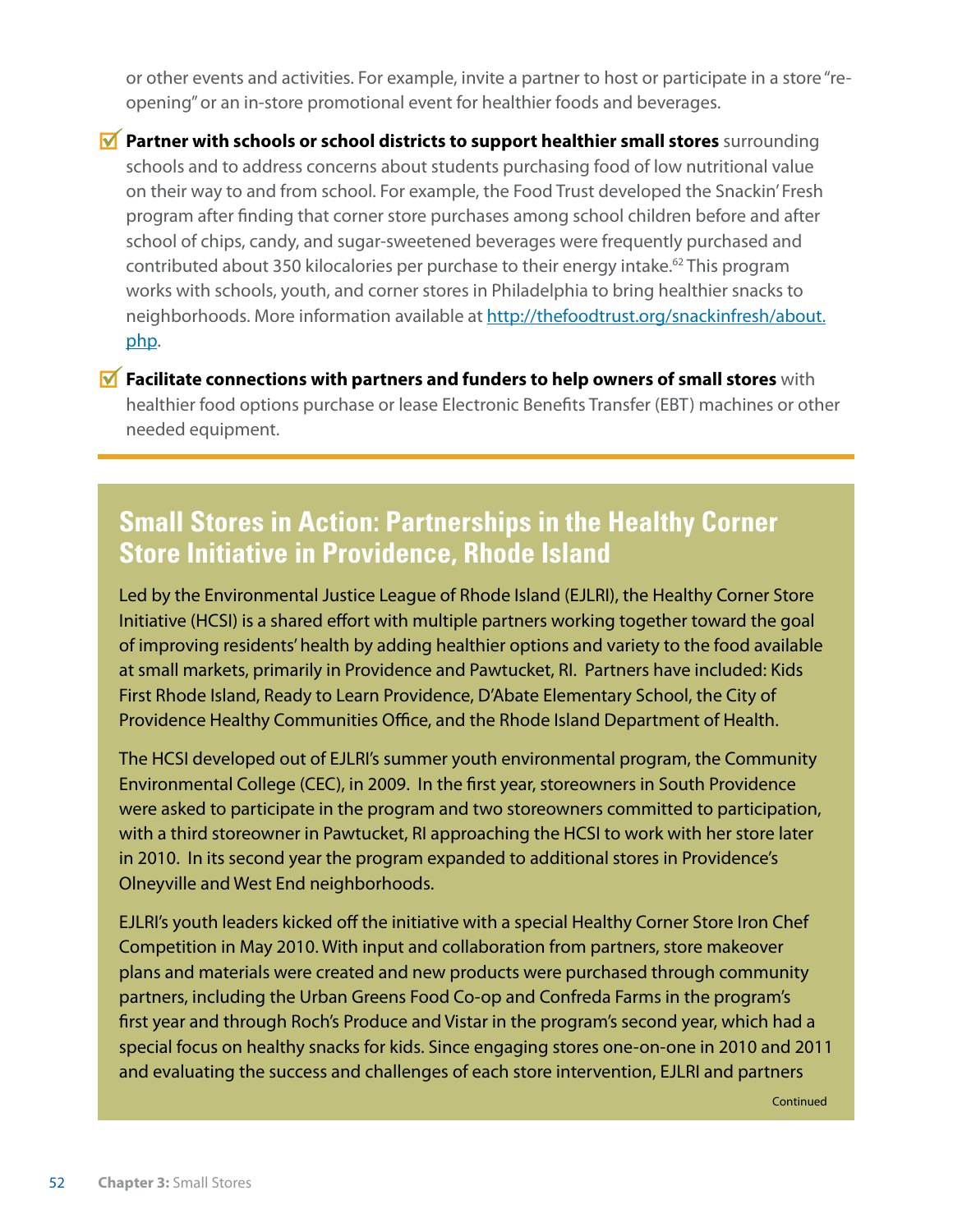have shifted focus to identify and implement policy changes that could support healthy retail city-wide in partnership with the City of Providence's new Healthy Communities Office.

EJLRI's new year-round afterschool youth program, program, ECO Youth (Environmental Community Organizers), is an outgrowth of the CEC summer program. Staff spent a year giving nutrition workshops to area schoolchildren to promote the project. These efforts have evolved into a new campaign geared to youth called SWAGG Snacks to shift youth perceptions about healthy eating. While EJLRI and partnering community members have been responsible for direct implementation of store activities, identifying supportive city policies, and giving nutrition education to youth, the Rhode Island Department of Health has provided technical assistance and guidance to support project goals, including providing initial funding for development of the HCSI logo and some store promotional materials. Kids First Rhode Island also provided technical assistance and other supports for the project including connections with food distributors and area schools.

## Providing Training, Technical Assistance, and Education

Training and technical assistance is critical when implementing changes for small stores. Small store owners, managers of small store chains, and store owner associations may need information on and assistance with various aspects of becoming a healthier small store, such as sourcing, stocking and promoting healthier foods, accepting federal nutrition assistance program benefits, and finding funding.

As changes to small stores are being made, it is important to inform community residents where healthier foods and beverages are or will be available in their neighborhood and, if applicable, that their WIC and SNAP benefits can be used. This can take the form of promotional materials or educational campaigns that include taste tests, free samples, coupons, and limited discount promotions.

#### **Training and Technical Assistance to Store Owners**

Training and technical assistance, particularly with program implementation and development of marketing materials, may be helpful as small store owners begin to shift their practices toward maintaining healthier inventories. For example, small stores may need assistance in sourcing fruits and vegetables, which is challenging when only small amounts of produce are needed.<sup>63</sup> Small stores may also need training and technical assistance around acceptance of nutrition assistance program benefits, such understanding the WIC food package. While the changes to the WIC food packages are showing increases in the availability of healthier products,  $64,65$  complying with the federal or state requirements can be challenging and require changes for small stores. For example, store owners may need to modify their in-store promotion of foods, create appropriate shelving or refrigeration space for the foods, or find appropriate sizes of foods in the WIC package from distributors.<sup>65</sup>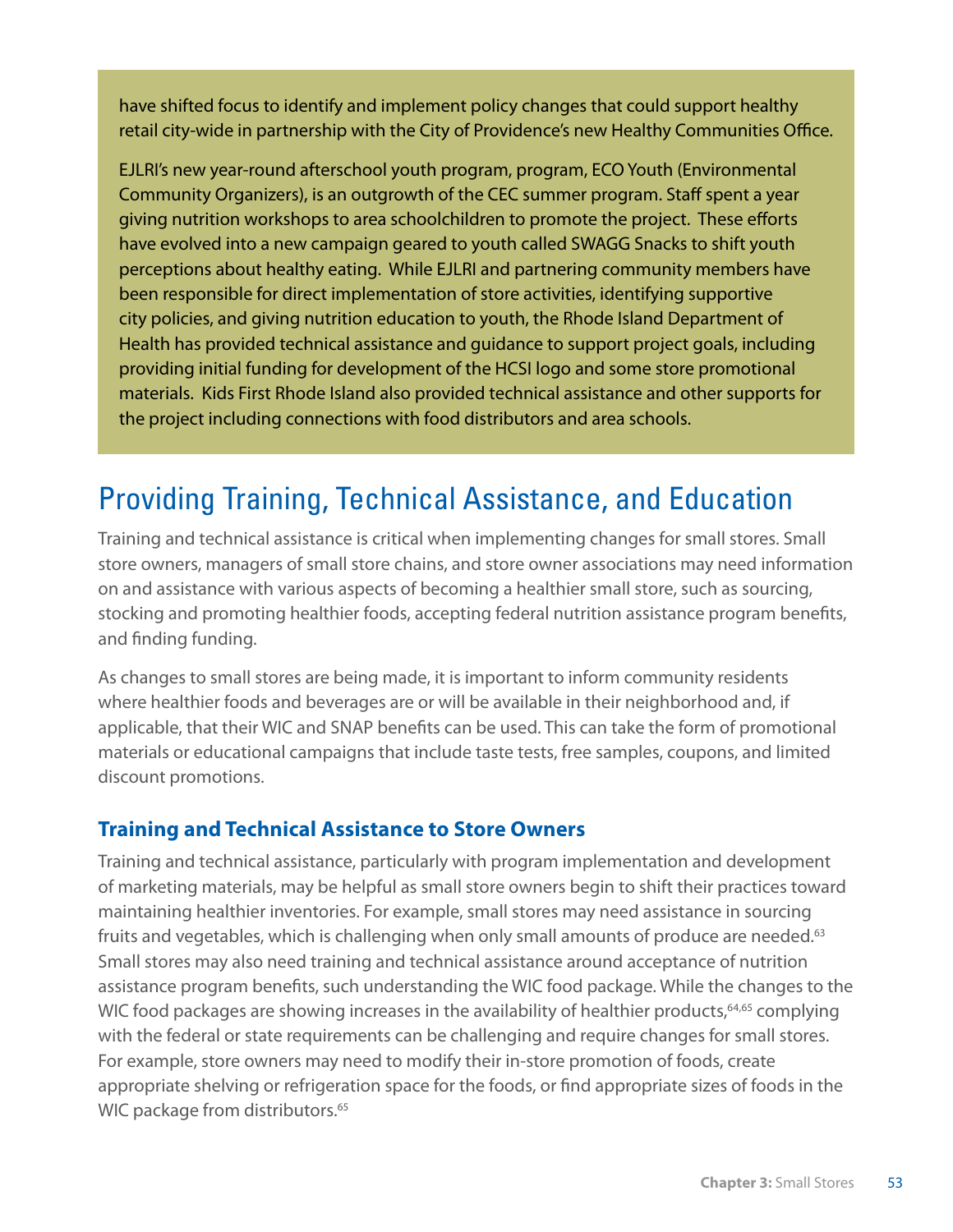## **Action Items**

As a public health practitioner, you can do the following to provide training and technical assistance to store owners:

- *M* Create or adapt instructional guides (e.g., instructional manuals, replicable training guides, or train-the-trainer programs) on how small stores can sell and promote healthier food options. It may be most efficient to adapt existing guides and to work with local partners to draft guidance on how small stores can sell and promote healthier food options. See the Resources at the end of this chapter for existing guides. Keep in mind that:
	- ▶ Local groups may want to tailor materials for their own communities.
	- $\triangleright$  States have found that online training sessions and other alternatives to in-person sessions can be informative, easily accessible by owners and employees, and offered in languages other than English.<sup>65</sup>
	- Small store associations or other networks can help disseminate materials by hosting them on organizational Web sites or listservs.
- **M** Educate communities about programs that could assist store owners with physical alterations to improve the overall store environment, such as the purchase or lease of equipment for stocking healthier food.
- **M** Collect and disseminate success stories or case studies of small stores where improvements in healthier food options have resulted in improvements for the business and the community. Share these with communities and store owners and, when possible, pair dissemination of these stories with any training and technical assistance programs. Many stories are available at the Healthy Corner Stores Network Web page at [http://](http://healthycornerstores.org) [healthycornerstores.org,](http://healthycornerstores.org) or you can highlight stories within your own state or region.
- **M** Use peer leaders to offer training and share success stories. It may be compelling to hear successful store owners present how they were able to start selling healthier food options in their own stores.

**Provide training and technical assistance** to store owners on topics such as:

- Understanding healthier food and beverage product options.
- Sustaining healthier food sales over time.
- Modeling successful healthier small store ventures.
- Obtaining healthier foods through small stores associations or buying groups (see the Distribution chapter for more information).
- ▶ Becoming a WIC or SNAP authorized vendor.
- Complying with WIC food package requirements, including addressing any distribution challenges that result from minimum stocking requirements (such as quantity, size, or brand) to become an authorized WIC vendor.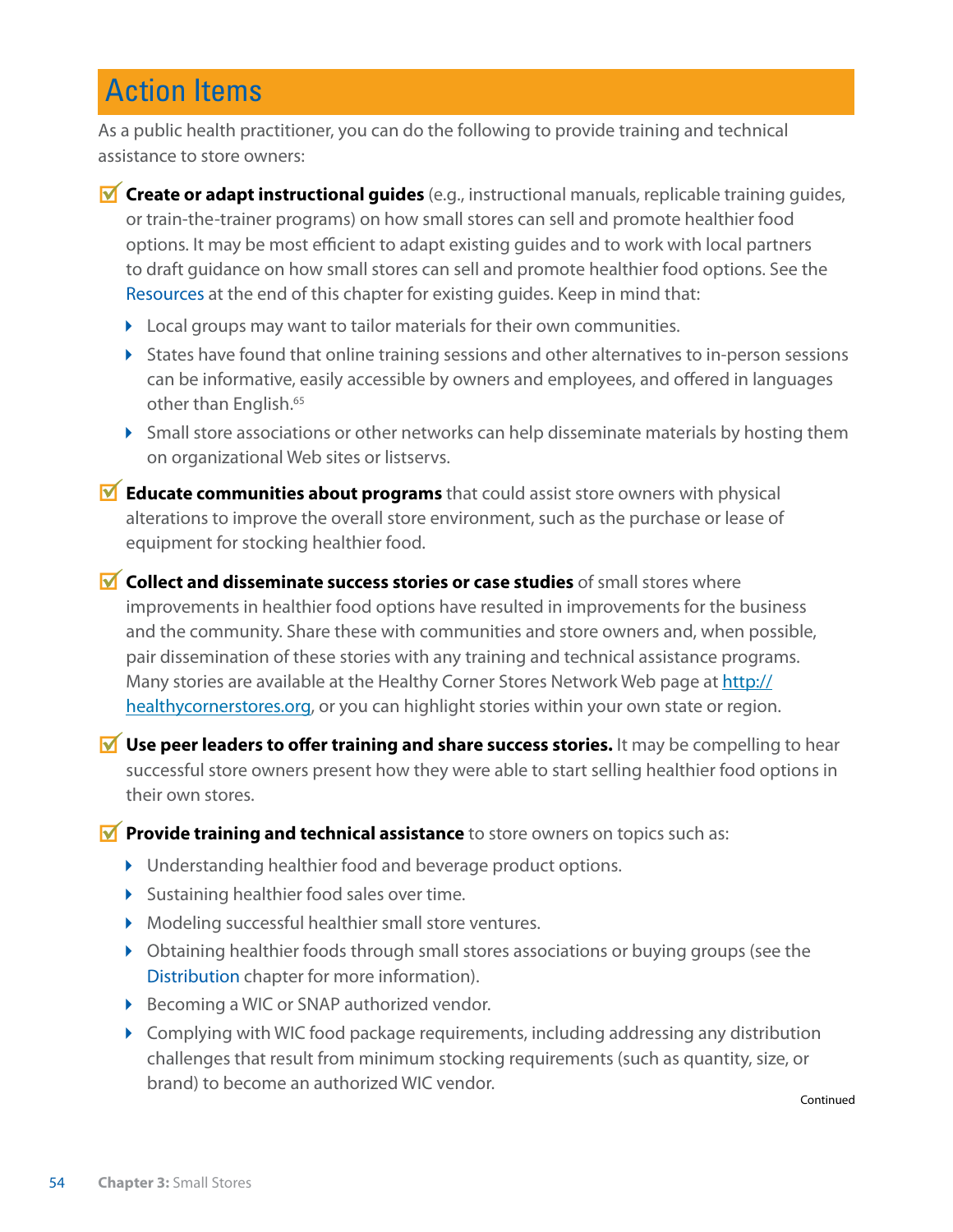- $\blacktriangleright$  Achieving healthier food and beverage profitability, and marketing these items to customers.
- Identifying potential partners to obtain funding and other resources. This could include creative ways to fund the start-up of initiatives and obtain resources that could help sustain initiatives over time.<sup>5,66</sup>



#### **In-Store and Community Marketing and Education**

To support small stores that sell healthier food options or to increase the demand for healthier food at stores that are beginning to sell them, it is important to develop healthier food promotions or education programs in the stores or in the communities around those stores. Instore and community marketing efforts typically include:<sup>66-69</sup>

- $\triangleright$  Special or prominent displays that feature healthier food options. These can be placed within or outside the store, and can create a healthier shopping environment when highly visible, such as placed in the sales area at the front of the store.
- Shelf or product labeling that identified certain foods as "healthier" and that provides information on those products to customers.
- Community advertising and discount coupons for purchase of healthier foods.
- In-store promotion of healthier food options, including cooking demonstrations and taste tests.
- $\triangleright$  Community-wide events that can feature healthier foods, such as cooking competitions or other events through which store owners can promote healthier food purchasing and consumption.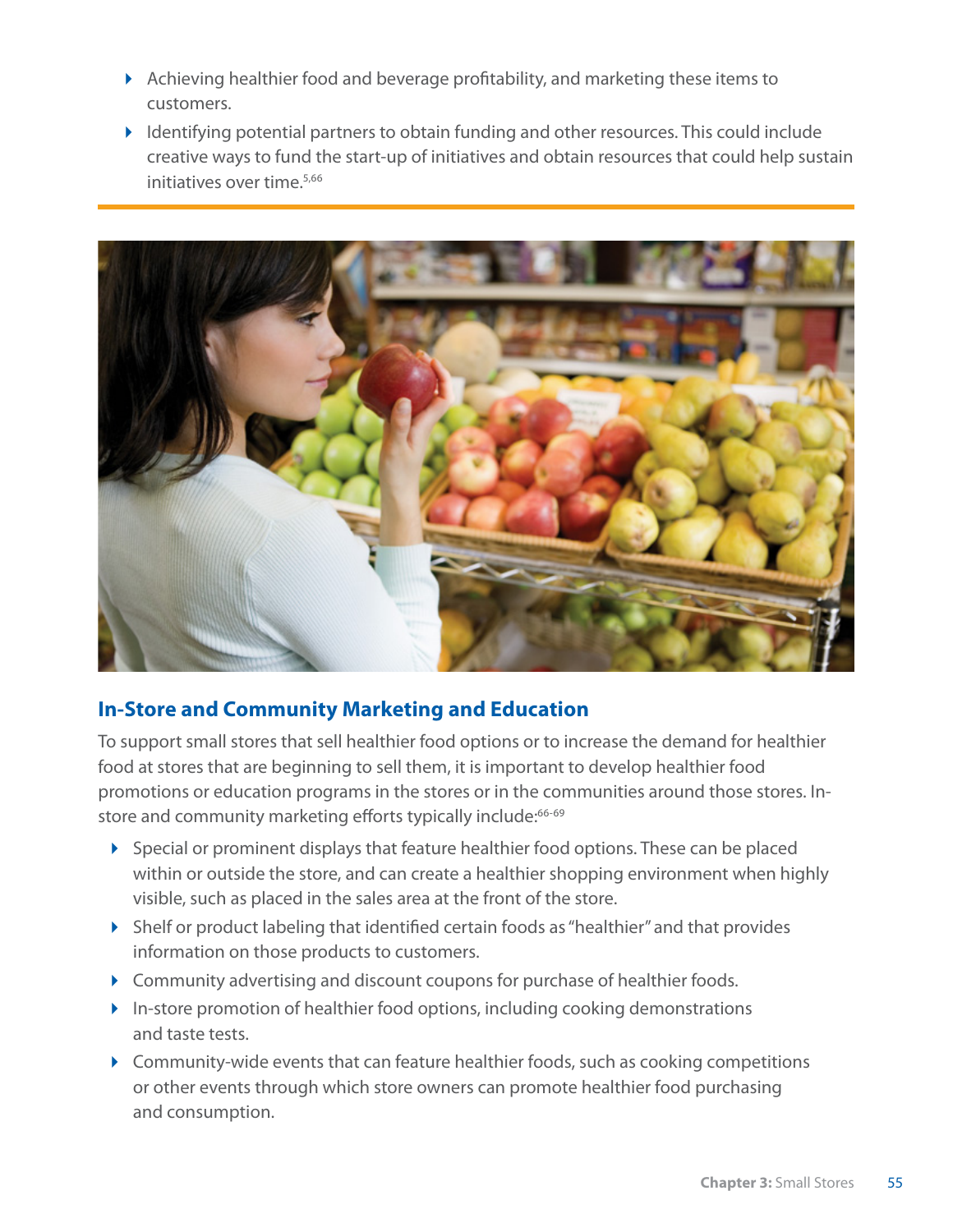## Action Items

As a public health practitioner, you can do the following to provide training and technical assistance on in-store and community marketing and education:

- **M** Assist in the development of in-store marketing and promotional materials and offer technical assistance to help store owners determine the messages that would resonate with their customers. For example, the Apache Healthy Stores project, funded by USDA and supported by the Johns Hopkins Center for Human Nutrition, uses multiple materials to help store owners connect with customers. The program provides intervention materials including educational displays on products that were developed with the approval and participation of tribal leaders. More information on this project is available at [http://healthystores.org/](http://healthystores.org), along with information and intervention materials on several other corner stores projects.
- **Help develop materials** that store owners, small store associations, or community organizations can use or adapt to inform customers that WIC or SNAP benefits can be used to purchase healthier food options. For example, the Minnesota Department of Health developed and distributed marketing materials in four languages for retailers to use in promoting new "Fresh Choices" allowed by the revised WIC food package. Materials are available at<http://www.health.state.mn.us/divs/fh/wic/vendor/fpchng/posters.html>.
- **Support production of community-wide marketing and advertising campaigns** to inform community residents that healthier foods and beverages are available. Use a variety of media, such as newspaper advertising and social media campaigns.
- **M** Establish recognition programs, or the criterion for such programs, to promote small stores selling healthier food items.
- **Provide in-store promotions** targeted for consumers on topics such as healthier eating patterns as suggested by the *Dietary Guidelines for Americans, 2010* and tips for the preparation of low-calorie foods.

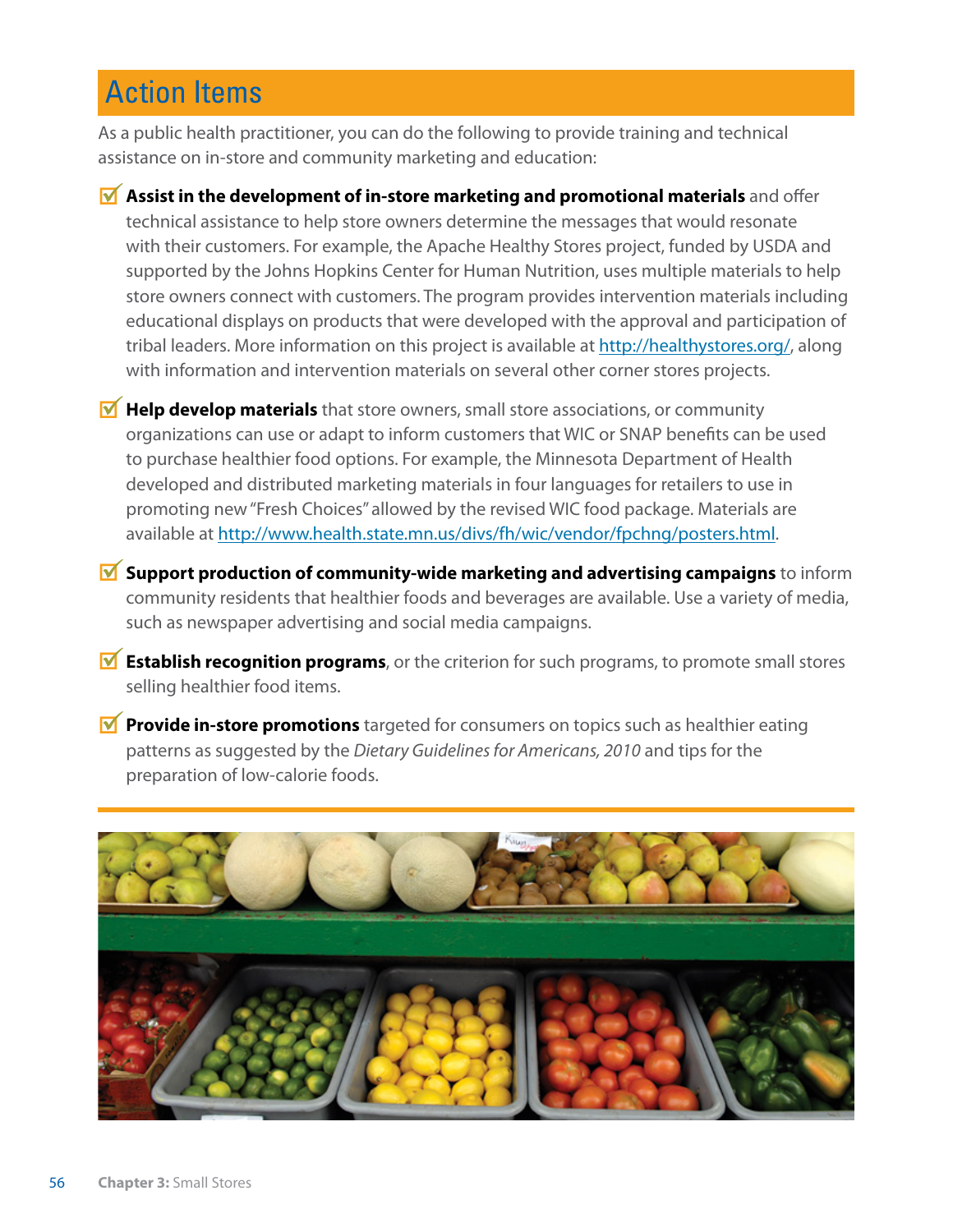

### **Small Stores in Action: Training and Technical Assistance Efforts**

**Supporting Small Stores through Technical Assistance in Minneapolis, Minnesota.** In 2008, Minneapolis City Council passed a Staple Foods Ordinance which required that corner stores carry five types of fresh produce. A 2009 assessment conducted by the Minneapolis Health Department (MHD) found that 75% of stores were not meeting the requirements of the ordinance, and that the produce was often not visible to customers. Therefore, MHD implemented a technical assistance program to support the corner stores in implementing the ordinance. In 2010–2011, the program worked with nine stores in lowincome neighborhoods. In 2012, the program was expanded to include 30 stores, through partnerships with community-based organizations. MHD supported the stores by assisting with product displays, store layout, signage, program promotion, tracking sales, and training on handling produce. Additionally, MHD worked with store owners and distributors or produce growers to help store owners procure affordable or local foods as well as providing owners with information on business development resources from the city. In return, the stores had to agree to several activities, including increasing healthier foods, displaying the foods and marketing materials, and participating in training. The program Web site provides assessment and evaluation tools used and reports that include implementation details, lessons learned, and evaluation results. Available at [http://www.minneapolismn.gov/health/](http://www.minneapolismn.gov/health/living/cornerstores) [living/cornerstores](http://www.minneapolismn.gov/health/living/cornerstores). Additionally, a summary of the core program elements, evidence, implementation guidance, and potential public health impact are available from the CDC at <http://www.cdc.gov/nccdphp/dnpao/programsta/nutrition.html>.

**Supporting Corner Stores and Bodegas in New York, New York.** The New York City Department of Health and Mental Hygiene (NYC DOHMH) has worked with over 1,000 bodegas and nearly 100 supermarkets to increase the supply and marketing of healthier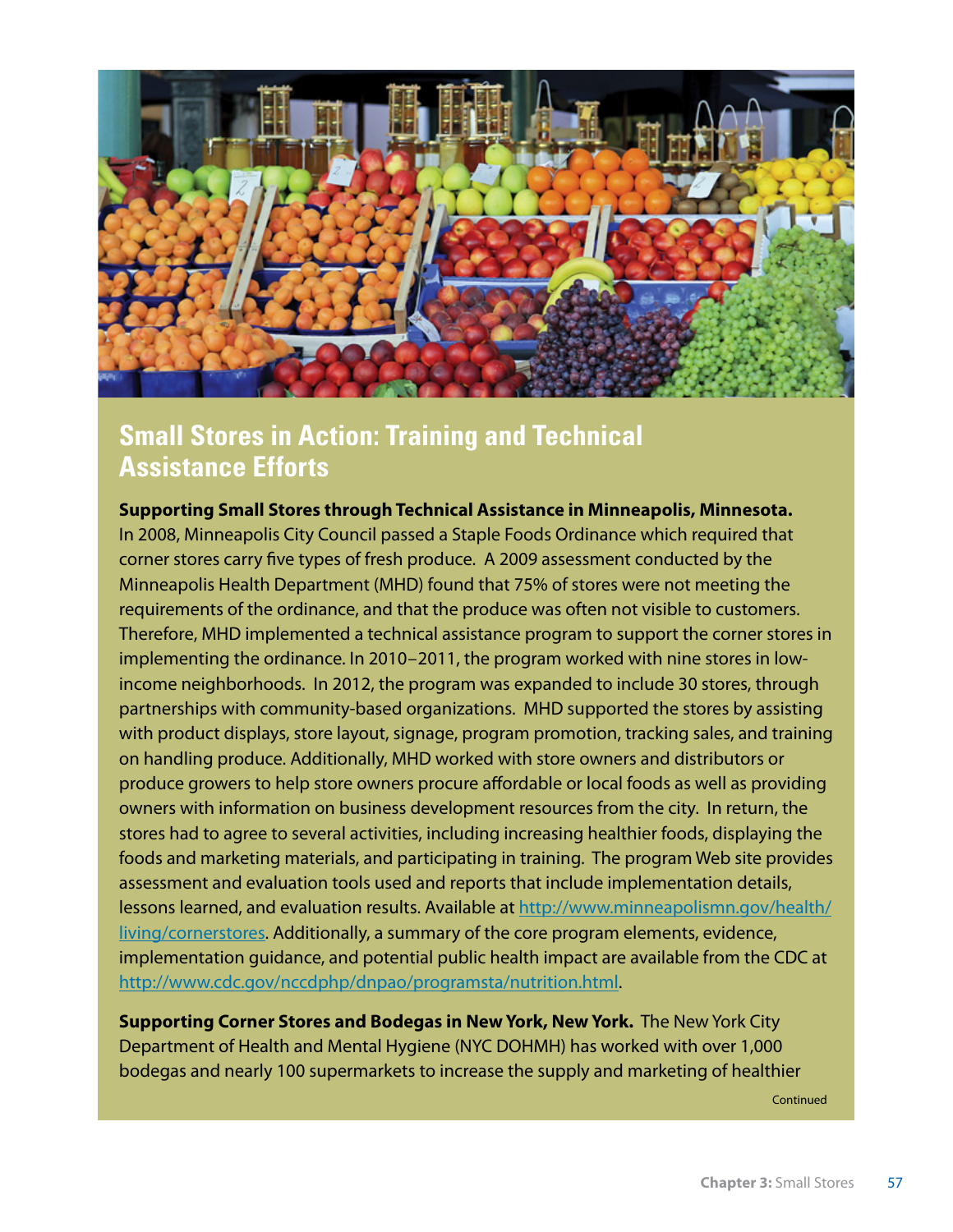items in the stores, such as fresh produce, whole grain bread, low-fat milk, and low-salt canned goods. NYC DOHMH supports the bodegas in many ways. Materials for promoting and displaying healthy items are provided, such as in-store displays, appropriate shelving and storage, and window advertisements. NYC DOHMH encourages and helps stores apply for permits to sell fresh fruits and vegetables outside of their store on the sidewalk, and has supported farm-to-bodegas components.<sup>70</sup> NYC DOHMH also encourages stores to sell healthier foods in the deli and "grab-and-go" sections.

This initiative was originally called Healthy Bodegas but is now titled Shop Healthy NYC in order to encompass all types of food retail vendors. The initiative has a multi-level approach, working with stores to address inventory and placement/promotion, with customers to ensure product demand (via an Adopt a Shop Program), and with distributors to ensure stores have easy access to healthy foods (see the Distribution Strategies in New York, New York call out box in the Distribution chapter). The *How to Adopt a Shop* toolkit walks community members and organizations through the process of approaching and partnering with stores to support increased inventory, placement, and promotion of healthier foods. NYC DOHMH gives workshops to support use of the toolkit. Additionally, a *Shop Healthy NYC!: Implementation Guide* provides information on working with food retailers, food suppliers, distributors, and other community groups. The New York City *How to Adopt a Shop* guide and the implementation guide are available at [http://www.nyc.gov/](http://www.nyc.gov/html/doh/html/living/shophealthy.shtml) [html/doh/html/living/shophealthy.shtml.](http://www.nyc.gov/html/doh/html/living/shophealthy.shtml)

## Addressing Other Common Concerns for Small Stores

In both rural and urban underserved areas, small store owners often face challenges around costs, profitability, competition, and consumer behavior. These factors can contribute to whether or not a store owner decides to participate in a healthier store initiative. For example:

- Small store retailers often have a tough time sourcing fresh produce and other healthier food options from distributors at a volume appropriate for the size of their customer base and the capacity of their storage and display areas.
- Store owners may not be able to offer competitive prices for healthier food items compared to larger stores, particularly when they are not able to purchase wholesale.
- $\triangleright$  Store owners may be hesitant to change their store format and products when facing competition of other retailers who may offer cheaper, less healthy products that have a longer shelf life and a higher profit margin.
- Store owners may perceive that there is insufficient demand for healthier items<sup>68,71,72</sup> or that customers will not purchase the healthier items if the prices that the store has to charge are too high (due to the smaller volume of business), thus leading to low turnover of products and spoilage of produce.<sup>68</sup>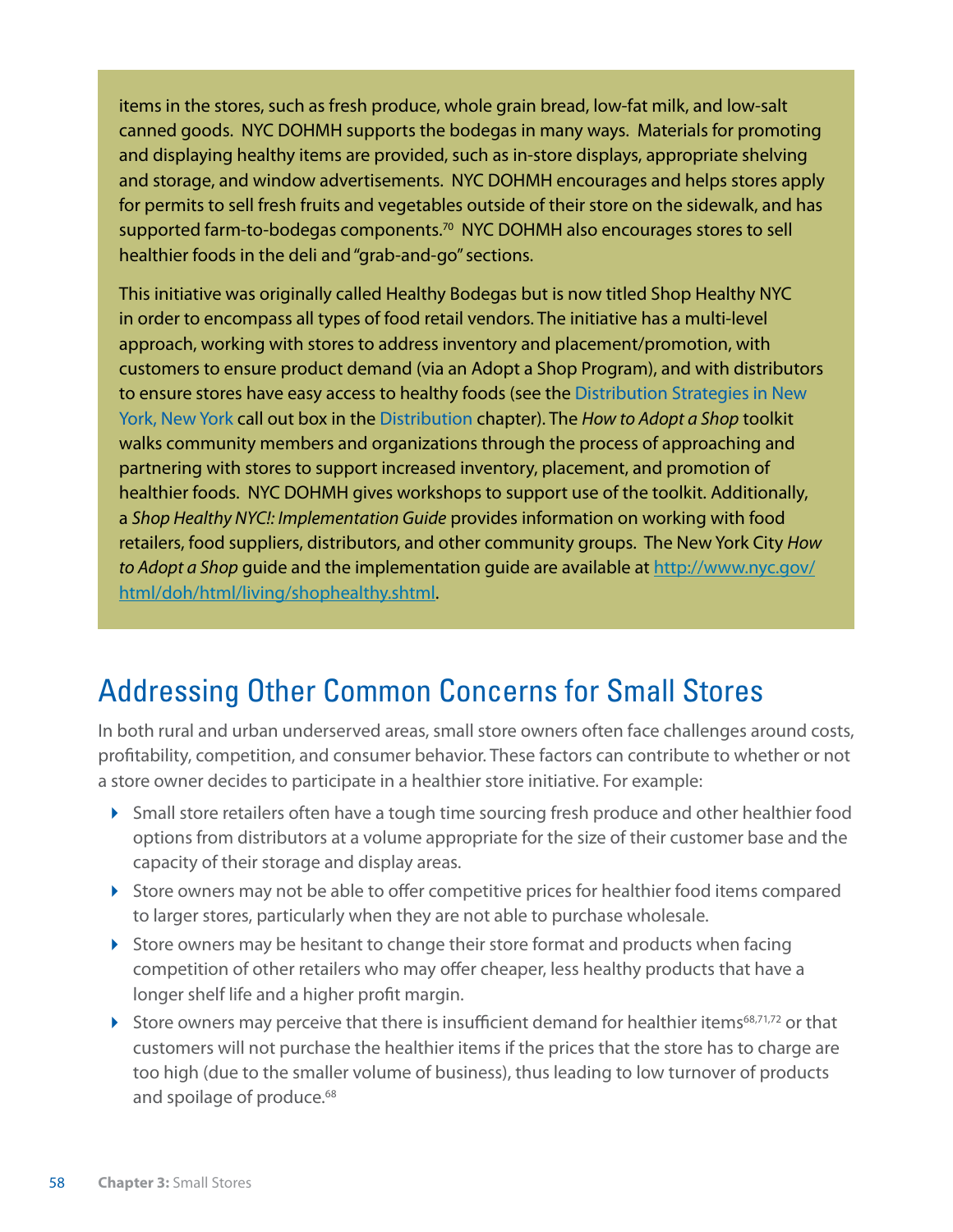## **Action Items**

As a public health practitioner, you can do the following to address concerns about costs, competition, and consumer behavior:

- **Assist with measures that help small store owners or managers source healthier options** from distributors at affordable prices. The Distribution chapter provides action items to help all retailers gain access to improved distribution channels. Additionally, you may:
	- Facilitate meetings or conversations with distributors so that they can understand and address state stocking requirements for authorized WIC or SNAP retailers.<sup>65</sup>
	- Consider working with local farmers as a source for fresh fruits and vegetables, possibly getting a lower cost for small store retailers because they would be purchasing directly from the farmer. Alternatively, work with local farmers who may be interested in selling their produce at a farmstand outside of the store, such as on a sidewalk or in a parking lot.<sup>67</sup> This can bring foot traffic to the store without the storeowner risking produce spoilage. Check zoning regulations to make sure that this is allowable in your area.
	- $\blacktriangleright$  Help store owners source and promote frozen and canned fruits and vegetables that are low in sodium, packed in water or juice, and have no added fat or sugar, as recommended in the *Dietary Guidelines for Americans, 2010*.
- **M** Select stores to participate in pilot or other start-up programs whose owners are committed to implementing changes to improve availability of healthier food items within their communities.
- **M** Explore partners who may be able to provide incentives to small stores that encourage them to sell healthier foods. There may be existing mechanisms available for incentives, such as waived or reduced permit fees or selling or leasing EBT equipment at reduced costs. For example, see the call out box Small Stores in Action: Incentive for Stocking Fruits and Vegetables in West Virginia Small Stores.

**M** Help store owners learn about customers' interests in healthier foods and beverages by facilitating community meetings or focus groups of community residents to discuss healthier food preferences, or by implementing a community survey.<sup>68</sup> This can help store owners get to know their customers and help build buy-in for store improvements. In addition, inform storeowners of:

- $\blacktriangleright$  The types of healthier food options customers would like to see offered.<sup>68</sup>
- $\blacktriangleright$  How new customers may be recruited if healthier options are available.<sup>68</sup>

**M** Ensure that the healthier food products you encourage are culturally desirable and appropriate, and that training or marketing materials are offered in languages and styles suitable for the retailers and for their customers.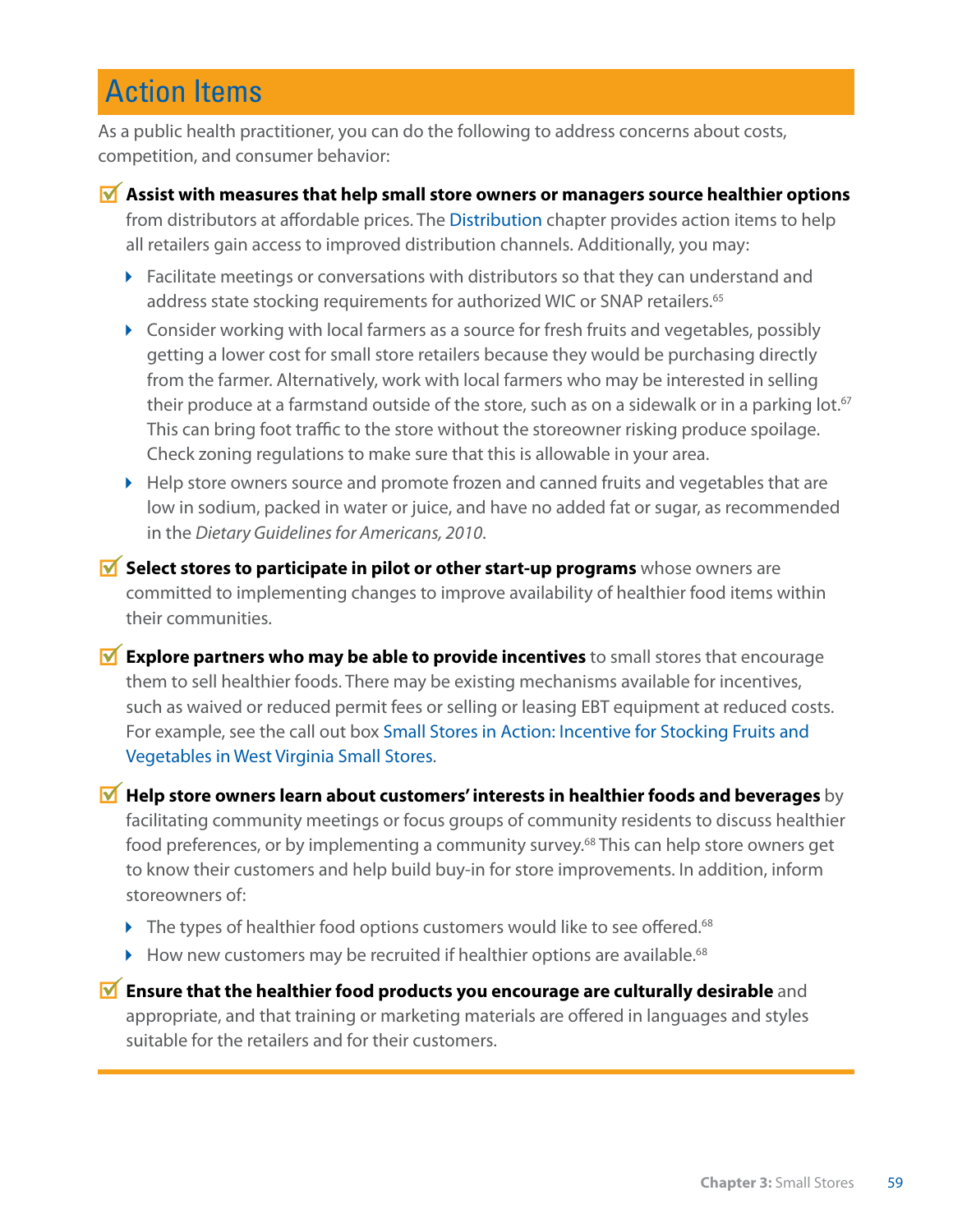### **Small Stores in Action: Incentive for Stocking Fruits and Vegetables in West Virginia Small Stores**

As part of the Change the Future WV program, West Virginia's Mid-Ohio Valley Health Department Board of Health passed an incentive policy that reduces costs of the Retail Food Permit depending on how much fresh produce is sold at the store. The stores receive a 20% reduction in the permit cost for each type of fresh fruit or vegetable offered (up to a 100% discount). Signage and technical assistance are provided to stores taking part in the program. There are now 34 stores in the Mid-Ohio Valley carrying fresh fruits and vegetables, compared to only 7 stores at baseline. More information can be found at [http://www.](http://www.changethefuturewv.org) [changethefuturewv.org/](http://www.changethefuturewv.org) and in the document *Making the Healthy Choice the Easy Choice: Real-life Stories and Practical Tools from Change the Future WV* at [http://ctfwvresources.com/](http://ctfwvresources.com/building-a-legacy.php) [building-a-legacy.php](http://ctfwvresources.com/building-a-legacy.php).

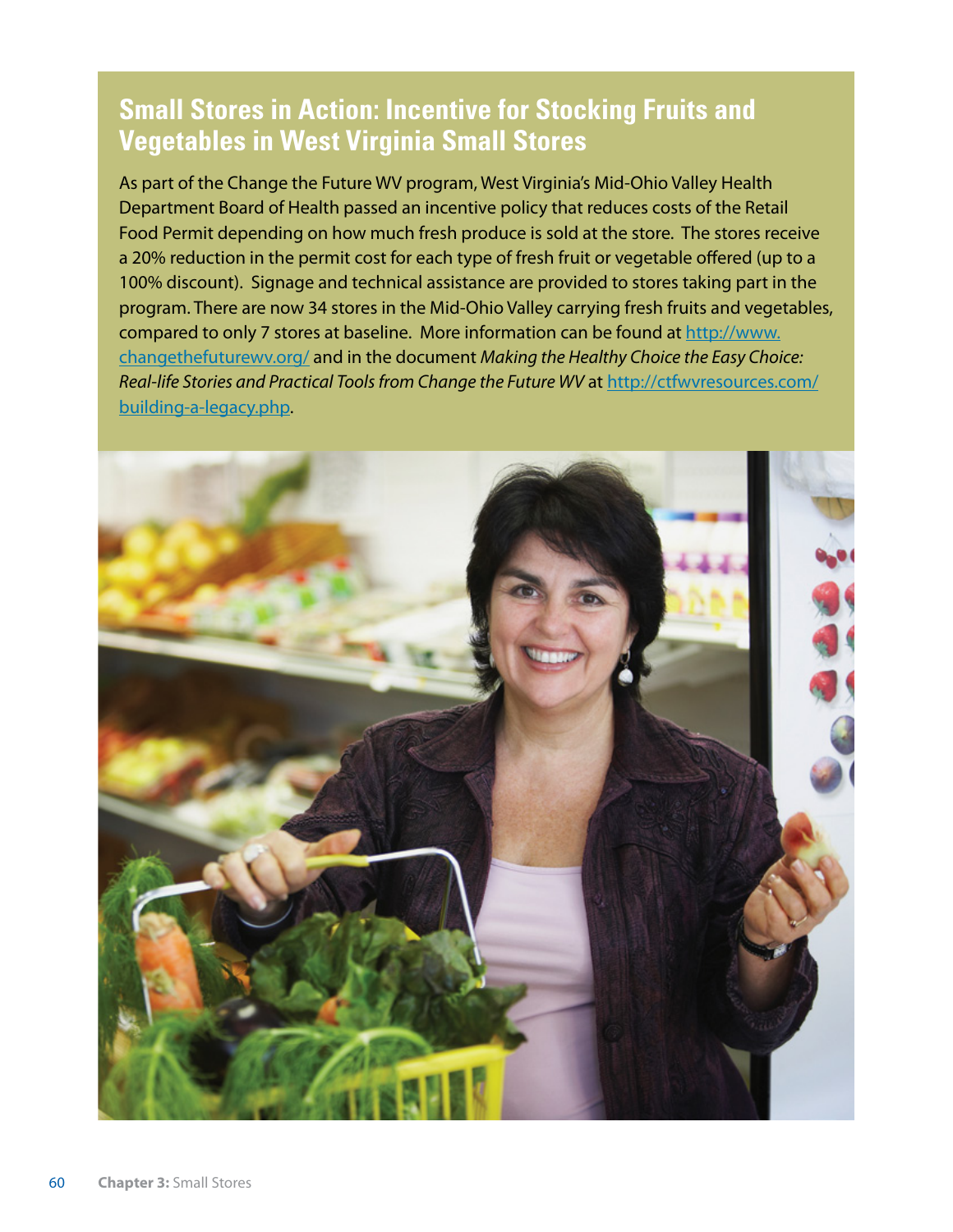

### **Small Stores in Action: Washington State Department of Health Healthy Corner Store Initiative**

Through its *Communities Putting Prevention to Work (CPPW)* funding, Washington State Department of Health (WA DOH) provided \$40,000 (over a two-year period) to eight local health departments to develop and implement two projects, one of which was the Healthy Corner Store Initiative (HCSI).

For HCSI, each local health departments implemented a three-phased project to improve up to two small or corner stores in low-income communities. WA DOH did not, however, start from scratch. Health department grantees were asked to use the *Delridge Healthy Corner Store Toolkit for Community Organizers and Storeowners*, previously created by the Delridge Neighborhoods Development Association and the Department of Urban Design and Planning at the University of Washington, to plan, implement, and evaluate projects. WA DOH engaged experts from the Delridge project to provide technical assistance to the grantees' County Health Specialists, who were responsible for direct implementation.

During Phase One of the project, WA DOH asked grantees to develop project plans and meet specific milestones, including creating an advisory committee, conducting local assessments on customer preferences, and preparing a list of potential store partners. County Health Specialists then invited storeowners to participate in the HCSI. Most storeowners were enthusiastic about participating in the initiative, and one owner even temporarily closed his store for total refurbishing. Only one storeowner thought the community would not be interested in healthier food options. In this case, the County Health Specialist conducted a community survey and presented results to the storeowner showing that the community was indeed interested.

Because some participating store owners expressed an interest in acquiring certification for the Supplemental Nutrition Assistance Program (SNAP) and the Special Supplemental Nutrition Program for Women, Infants, and Children (WIC), the WA DOH connected the County Health Specialists to the state WIC office so that the grantees could become familiar with the process and the paperwork required for the application process. Specialists then went on to help storeowners prepare their applications. The WA DOH also connected the County Health Specialists with regional WIC retail managers in the state to provide ongoing technical assistance to County Health Specialists and eventually store owners.

During Phase Two, grantees conducted store inventories, prepared project plans for work with the stores, and developed Memoranda of Understanding with storeowners. During Phase Three, County Health Specialists helped storeowners to prepare signage and other marketing materials.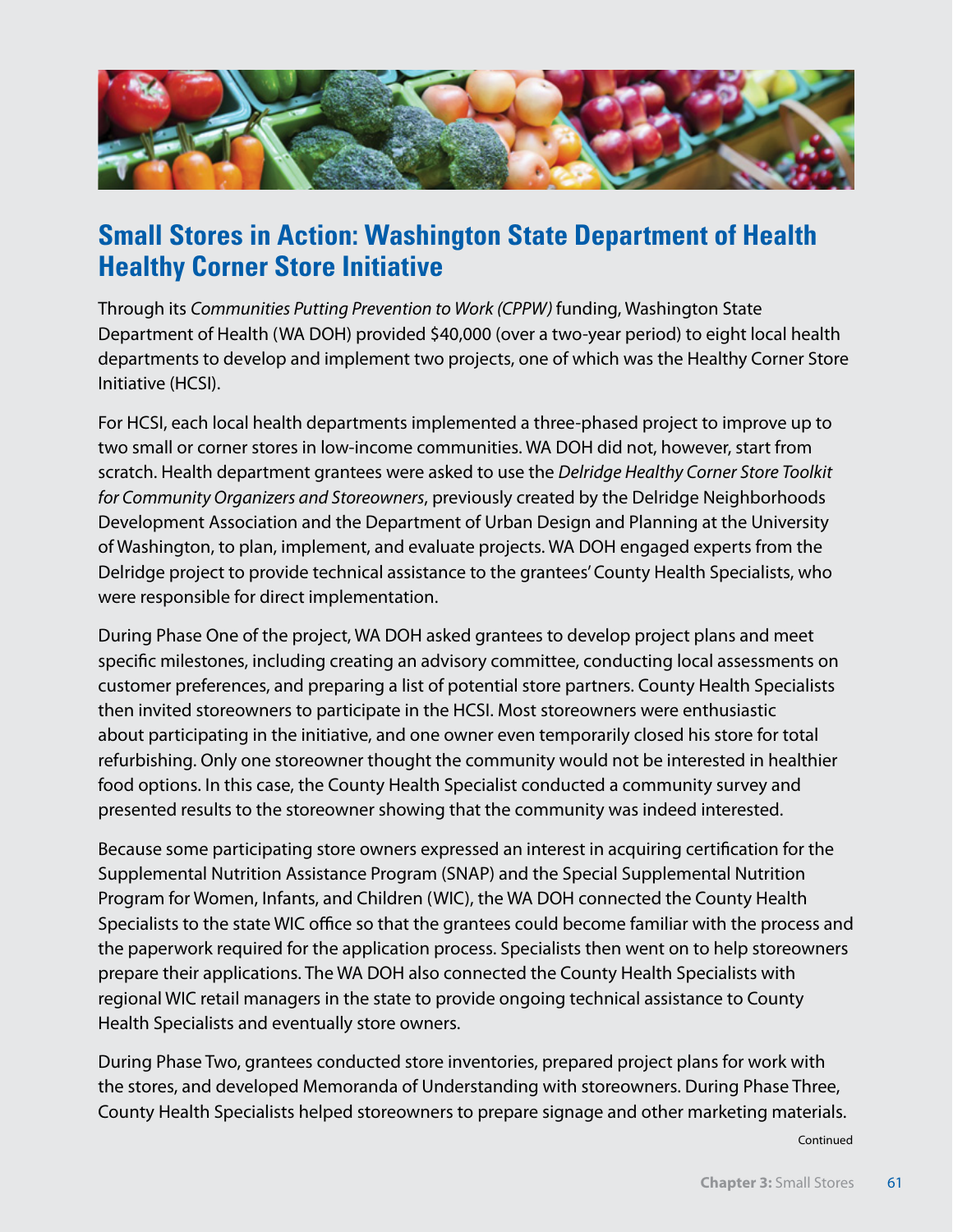One of the larger grantees (the Spokane Regional Health District) leveraged funding to help develop marketing materials. WA DOH connected smaller grantees to the Spokane Regional Health District staff, who then allowed the smaller counties to utilize the materials they created. Since the health department grantees provided assistance to store owners in securing funding, store improvements were made to the stores (such as displays, shelving, and produce prepping areas) and store owners began to stock fresh fruits and vegetables.

During implementation and evaluation of the initiative, WA DOH was active in networking and providing training and technical assistance to grantees. Specifically, they:

- ▶ Engaged partners that included: the University of Washington's Center for Public Health Nutrition, Nutrition and Obesity Policy Research and Evaluation Network; Washington WIC Program; King County Healthy Eating Active Living Program; and the Washington Department of Social and Health Services.
- $\blacktriangleright$  Provided technical assistance by hosting quarterly networking calls.
- ▶ Connected grantees with staff from the Washington Department of Economic Development regarding micro-loans for small storeowners.
- **Created fact sheets about several healthy corner store projects in the communities.** 
	- » Grocery Business Invests in a Healthier Neighborhood, Kittitas County: [http://here.doh.](http://here.doh.wa.gov/materials/2011) [wa.gov/materials/2011-](http://here.doh.wa.gov/materials/2011)success-story-kittitas-county
	- » A Healthy Corner Store Opens in an Urban Food Desert, Spokane County: [http://here.doh.](http://here.doh.wa.gov/materials/2011) [wa.gov/materials/2011-](http://here.doh.wa.gov/materials/2011)success-story-spokane-county; more about the Spokane Healthy Corner Stores Program available at <http://www.srhd.org/services/shcs.asp>
	- » Local Farm Produce: Making Healthy Choices More Convenient, Thurston County: [http://](http://here.doh.wa.gov/materials/2011) [here.doh.wa.gov/materials/2011](http://here.doh.wa.gov/materials/2011)-success-story-thurston-county

Some of the corner stores involved in the project still offer healthier items even though the *CPPW* funding ended. Next steps include expanding the healthier food retail work in the state through CDC's *State Public Health Actions to Prevent and Control Diabetes, Heart Disease, Obesity and Associated Risk Factors and Promote School Health* funding and obesity prevention funding, and exploring state and local systemic approaches to healthier food retail. This would include activities such as incorporating healthy retail into community plans and working with state associations and large chains to increase promotion and availability of healthy foods.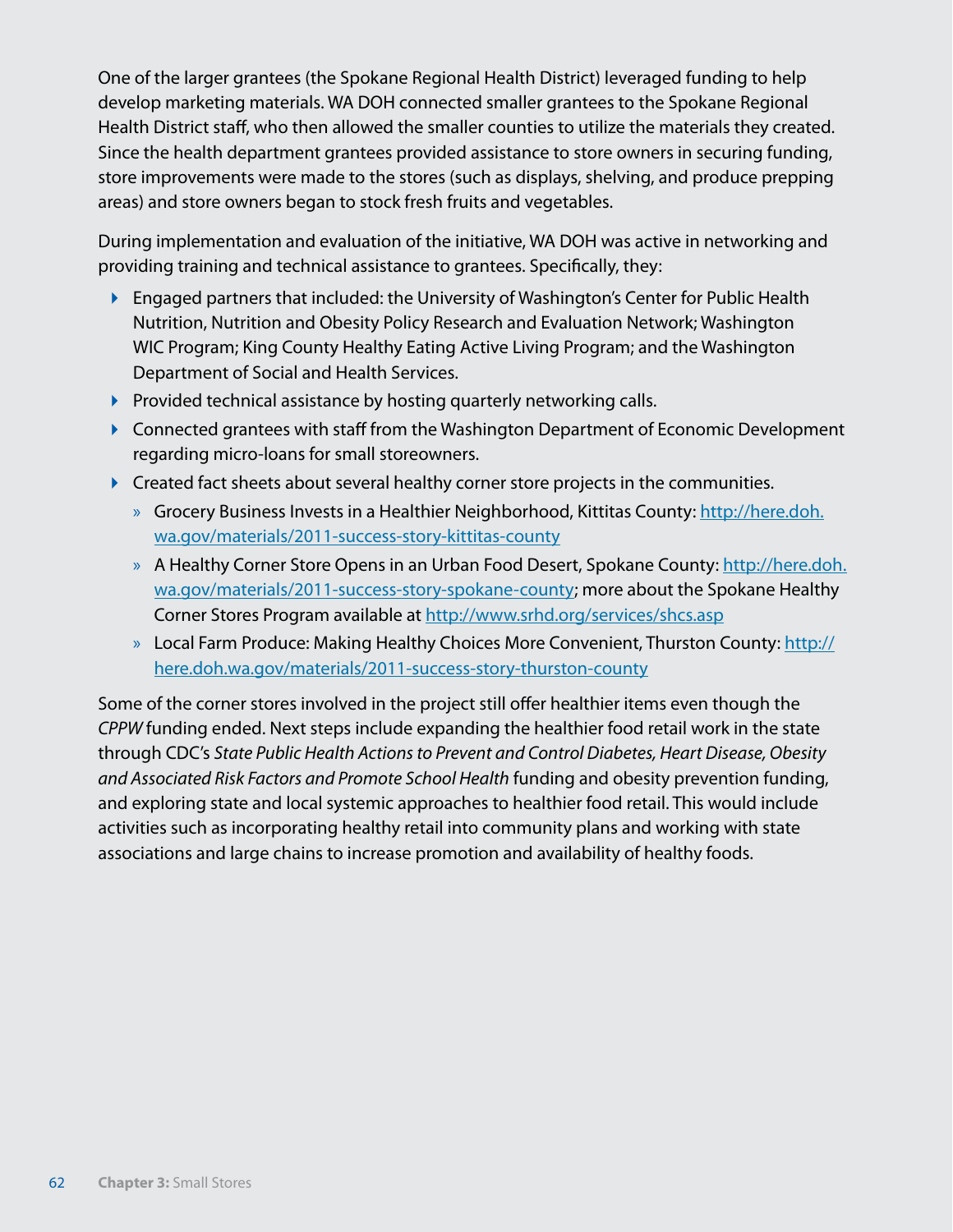## Small Stores Resources

#### **Centers for Disease Control and Prevention**

The video, *Making the Business Case for Prevention: Healthy Corner Stores*, profiles two corner store owners in Louisville, Kentucky, and discusses how bringing healthier items into the stores is both improving the health of the community and increasing store profits. [http://www.youtube.com/](http://www.youtube.com/watch?v=G_VkvizRZyg) [watch?v=G\\_VkvizRZyg](http://www.youtube.com/watch?v=G_VkvizRZyg)

The *Baltimore Healthy Stores* and the *Minneapolis Healthy Corner Store Program* practicetested intervention summaries include evidence summaries, core components, resources for implementation, and intervention materials that can be used by public health practitioners. <http://www.cdc.gov/nccdphp/dnpao/programsta/nutrition.html>

#### **Healthy Corner Stores Network (HCSN)**

This Web site connects professionals and other stakeholders and provides resources for improving access to healthier foods. Multiple resources and networking opportunities are available including: a *Healthy Corner Stores Q&A* that provides basic and advanced information on corner stores and healthier foods; a *Tools* section with information on how to implement small store initiatives, such as toolkits, manuals, and tip sheets; a *Reports* section on recent studies, evaluations, and other reports; a list of project consultants; and a listserv. [http://](http://healthycornerstores.org) [healthycornerstores.org](http://healthycornerstores.org)

The *How to Work with Chains* Web page offers an example from Oregon of working with a regional chain of convenience stores, which may be particularly helpful when working at a state or regional level. They provide a tip sheet on *Why Work with Chains* and a starter kit with a sample presentation as well as many facts and figures to use when meeting with chain management. <http://www.healthycornerstores.org/how>-to-work-with-chains

Delridge Healthy Corner Store Project: A Toolkit for Community Organizers and Storeowners is a toolkit coming from work in the Delridge neighborhood of Seattle, Washington. It identifies best practices from various small store initiatives around the country and includes: 1) a manual for community organizers who are coordinating a healthier corner store project; 2) a separate toolkit for storeowners who are taking steps to offer healthier food options; and 3) an appendix with tools and templates that can be used by multiple stakeholders for implementation and evaluation of small store improvement initiatives. [http://www.healthycornerstores.org/](http://www.healthycornerstores.org)a-toolkitfor-community-organizers-and-storeowners

*Healthy Corner Stores for Healthy New Orleans Neighborhoods: A Toolkit for Neighborhood Groups That Want to Take Action to Improve Their Food Environment* discusses food access in New Orleans, obesity in Louisiana, results from a New Orleans food purchase and preference study, challenges for small stores in offering healthier foods, and strategies for neighborhood advocates to improve access to healthier food through corner stores. The tools include a store survey, a store agreement, leaflets, and recipe cards. [http://www.healthycornerstores.org/wp-content/uploads/](http://www.healthycornerstores.org/wp-content/uploads/resources/NOLA_Healthy_Corner_Stores_Toolkit.pdf) [resources/NOLA\\_Healthy\\_Corner\\_Stores\\_Toolkit.pdf](http://www.healthycornerstores.org/wp-content/uploads/resources/NOLA_Healthy_Corner_Stores_Toolkit.pdf)